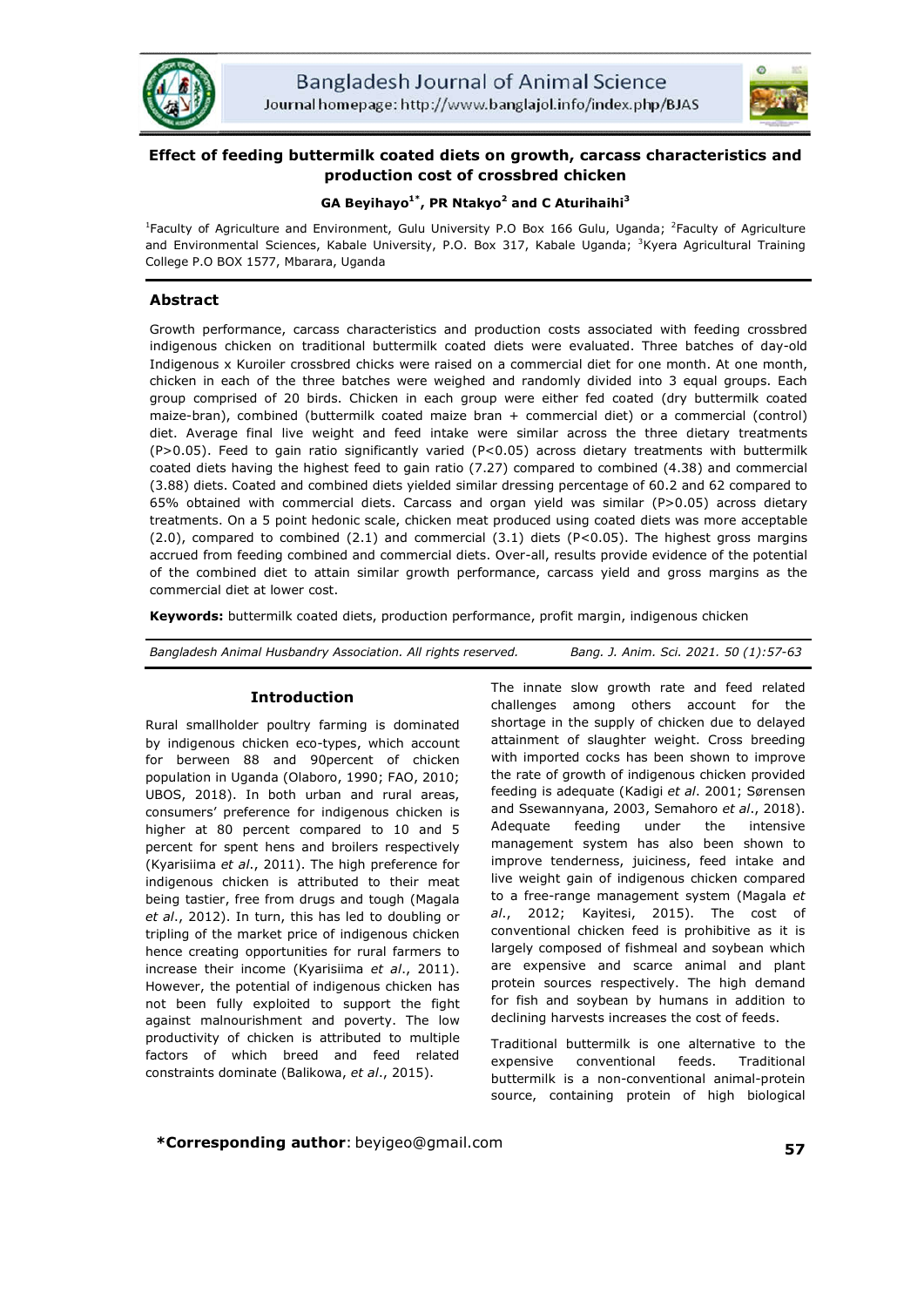value, full of essential amino acids, minerals, lactose and natural growth promoters (Bulut *et al*., 2012). In the South Western Rangelands of Uganda, over 200 liters of buttermilk are produced per cottage industry per week as the first by-product of local ghee processing (Unpublished data - Dairy Development Authority). Buttermilk costs less compared to fishmeal and soybean as a protein source but highly perishable due to its high water content, hence limiting its utilization as chicken feed. The common practice among households is to avail buttermilk as drinking water to the chicken.

Previously, Szczurek *et al*. (2013) reported increasing body weight gain and feed intake with more days of feeding dried buttermilk protein concentrated powder to broiler chicken. Kheiriet *et al.* (2015) revealed a linear increase in body weight gain and feed conversion efficiency due to addition of buttermilk powder in chicken feed. Omara, (2012) reported that apart from improving chicken performance and economic efficiency, buttermilk could also be used as a natural growth promoter. However, processing liquid buttermilk into a concentrated product with a long shelf life is costly (Formigoni *et al*., 2006) and not economically feasible in Uganda. Available literature is based on utilization of buttermilk processed into powder as opposed to liquid buttermilk. Shariatmadari and Forbes, (2005) suggested incorporating liquid milk byproducts in dry feed ingredients as a means of reducing their adverse effects.

Literature on appropriate low-cost buttermilk processing innovations is lacking. Affordable household processing technologies that prolong the storage life and increase the utilization of buttermilk as a protein source in chicken feed is one avenue of increasing chicken performance, household nutrition and profitability. Coating ingredients or mixed feeds with buttermilk prolongs the storage life of the later and enables its inclusion in chicken feed as an alternative protein source. Therefore, the objective of this study was to investigate the effect of dry buttermilk coated maize-bran based diets on growth performance, carcass characteristics and cost of meat production among crossbred chicken.

# **Materials and Methods**

# **Experimental birds and layout**

Fertile eggs were obtained by mating ten full sibling indigenous hens with a Kuroiler cock. Indigenous x Kuroiler crossbred chicks were artificially hatched at intervals of three weeks, to produce three batches. Each batch of day-old chicks was artificially brooded separately for one month using a commercial diet containing 18percent crude protein with *ad libitum* access to water. Chicks were vaccinated against Marek's, Newcastle, Gumboro and infectious bronchitis. At the end of the brooding phase, each batch was trimmed to 60 chicks. Birds in each batch were weighed and randomly distributed into 3 groups of 20 birds (10males and 10females) at a stocking rate of 10birds/ $m^2$ . The groups were assigned to experimental diets in a completely randomized design (CRD) with three dietary treatments and replicates.

**Table 1:** The nutrient composition of experimental diets on dry matter basis

| <b>Ingredients</b>                         | Coated | <b>Combined</b> | Commercial |  |
|--------------------------------------------|--------|-----------------|------------|--|
|                                            |        |                 | (Control)  |  |
| Coated Maize<br>bran                       | 88     | 43              |            |  |
| Concentrate <sup>#</sup>                   |        | 10              | 20         |  |
| <b>Broken Maize</b>                        | 11.5   | 47              | 78.5       |  |
| Di-calcium<br>Phosphate                    |        |                 | 1.5        |  |
| <b>Brown Salt</b>                          | 0.5    |                 |            |  |
| Vitamin<br>Mineral<br>Premix(kg)*          |        |                 | 0.5        |  |
| Total(kg)                                  | 100    | 100             | 100        |  |
| <b>Chemical</b><br><b>Analysis</b>         |        |                 |            |  |
| DM (%)                                     | 94.3   | 94.5            | 94.4       |  |
| Metabolizable<br>Energy (kcal<br>$ka^{-1}$ | 2822   | 2846            | 2805       |  |
| Protein-<br>CP(N×6.25)<br>$\frac{0}{0}$    | 150    | 150.4           | 150.8      |  |
| Total<br>Phosphorus<br>(9/0)               | 0.5913 | 0.6615          | 0.99175    |  |
| Calcium (%)                                | 3.1876 | 1.7749          | 0.7575     |  |

*\*Vitamin mineral premix supplied per kilogram: Vitamin A, 50,000; Vitamin D3, 15,000; Vitamin E, 100mg; Vitamin K3, 10; Iron(II) Sulphate, 225mg; Copper (E4), 75; Manganese, 300mg; Selenium, 2mg. #Percentage composition of concentrate: Crude Protein, 44; Crude Fat, 3.5; Crude Ash, 10.9: Crude Fiber, 5; Total Phosphorus, 1.45; Total Lysine, 3.07; Total Methionine, 1.44 and Total Methionine + Cystine, 2%.*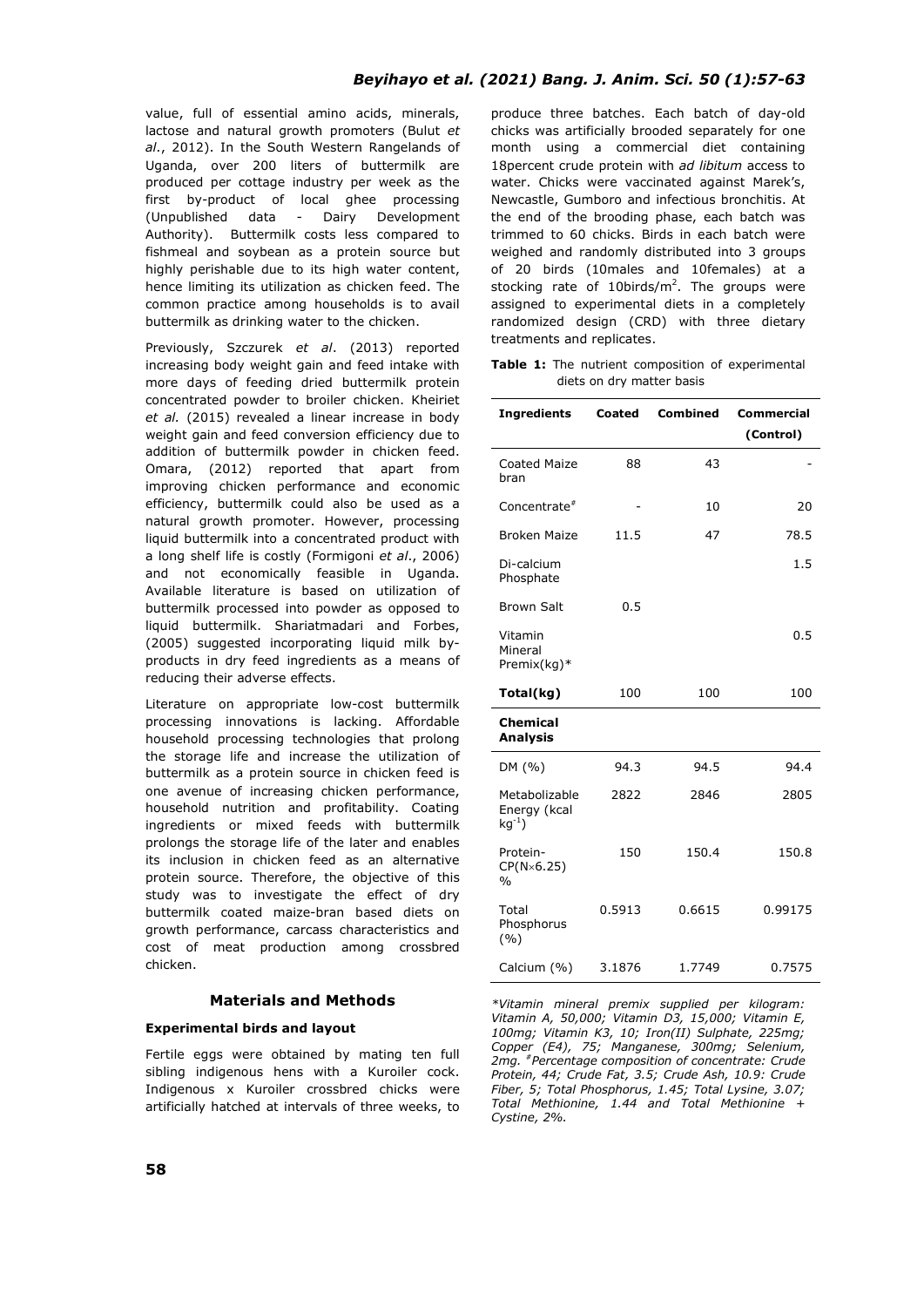#### **Experimental diets and feeding**

Each of the three groups in a batch was assigned to one of the three experimental diets which included; coated (dry buttermilk coated maizebran), combined (a combination of buttermilk coated maize bran and commercial diet) or a commercial (control) diet. Buttermilk coated maize bran was obtained through repeated mixing and sun drying of maize bran with buttermilk to a ratio of  $1:3(v/v)$ . The mixture was thereafter sundried to a dry matter content of 67percent. The chemical composition of the diets is shown in Table 1. All diets were isonitrogenous and isocaloric containing 150g/kg crude protein and a minimum of 2800Kcal/kg respectively. All birds had *ad libitum* access to feeds and water.

#### **Growth performance and feed efficiency**

Feed intake and live weight gain were determined weekly. Feed intake was calculated as the difference between total feed offered and cumulative refusal over a period of one week. Birds were weighed on a weekly basis to determine live weight gain within the same period. Weighing of birds was carried out early in the morning before feeding. Data collected were used to calculate average daily feed intake (ADFI), Average daily weight gain (ADG) and feed conversion ratio (FCR) per diet for the growing period.

# **Carcass characteristics**

At the onset of lay, 2 cockerels from each dietary treatment were fasted for 12hours before being slaughtered. On slaughter, full carcass, carcass parts (breast, drumstick, thigh and drumstick + thigh), internal organs (gizzard, liver) were recorded. Dressing percentage was calculated as a proportion of hot carcass and live-weight.

#### **Sensory evaluation**

After weighing, breast meat was frozen for 24hours. Upon thawing, skinless breast meat was

# *Buttermilk coated chicken diets*

sliced into  $1m^2$  cubes and steamed in aluminum foils for 30minutes at 75°C as described by Magala *et al*. (2012). Sensory evaluation was carried out on flavor, tenderness, juiciness and overall acceptability using a 5point hedonic scale comprising of a10-memberpanel (Price and Schweight, 1971).

#### **Cost benefit analysis**

Effect of buttermilk coated diets on economic returns of crossbred indigenous chicken were evaluated. Cost of each diet was computed using the least cost formulation based on the unit cost of individual feed ingredients. Cost of other inputs including; veterinary services, management costs were recorded. Gross margin was calculated as difference in revenue accrued from the sale of chicken meat and cost of variable costs (feeding, veterinary and management costs).

#### **Statistical analysis**

Data collected were subjected to analysis of variance (ANOVA) using the general linear model package in R version 3.5.1 (R Core Team, 2018). Treatment means were separated using the LSD at 5% level. The model used is shown below:

$$
Y_{ij} = \mu + T_{ij} + e_{ij}
$$

Where;  $Y_{ii}$  = Response variable (e.g. ADFI, FCR);

 $\mu$  = General mean; T<sub>ij</sub> = Effect of diet and e<sub>ij</sub>= Random error

# **Results and Discussion**

#### **Chicken performance**

Growth performance and feed efficiency of crossbred indigenous chicken fed buttermilk coated based diets are summarized in Table 2. Chicken fed coated, combined and commercial diets had similar average final weights and daily feed intake-ADFI (*p*>0.05).

**Table 2:** Growth performance, intake and feed efficiency of crossbred indigenous chicken fed buttermilk coated diets

|                             | Coated            | Combined    | Commercial  | <b>SEM</b> | P-Value |
|-----------------------------|-------------------|-------------|-------------|------------|---------|
| Average Initial Weight (Kg) | 1.004             | 1.081       | 1.054       | 0.264      | 0.958   |
| Average Final weight (Kg)   | 1.611             | 1.958       | 2.11        | 0.177      | 0.073   |
| Average Weight Gain (Kg)    | $0.608^{\circ}$   | $1.130^{b}$ | $1.331^{b}$ | 0.356      | 0.0071  |
| ADFI (Kg)                   | 0.134             | 0.113       | 0.117       | 0.019      | 0.532   |
| FCR(feed/gain)              | 7.27 <sup>c</sup> | $4.38^{b}$  | $3.88^{a}$  | 0.471      | 0.00074 |

*a,b,c Means within the same row with a different superscript are significantly different at p<0.05; SEM, Standard error of mean.*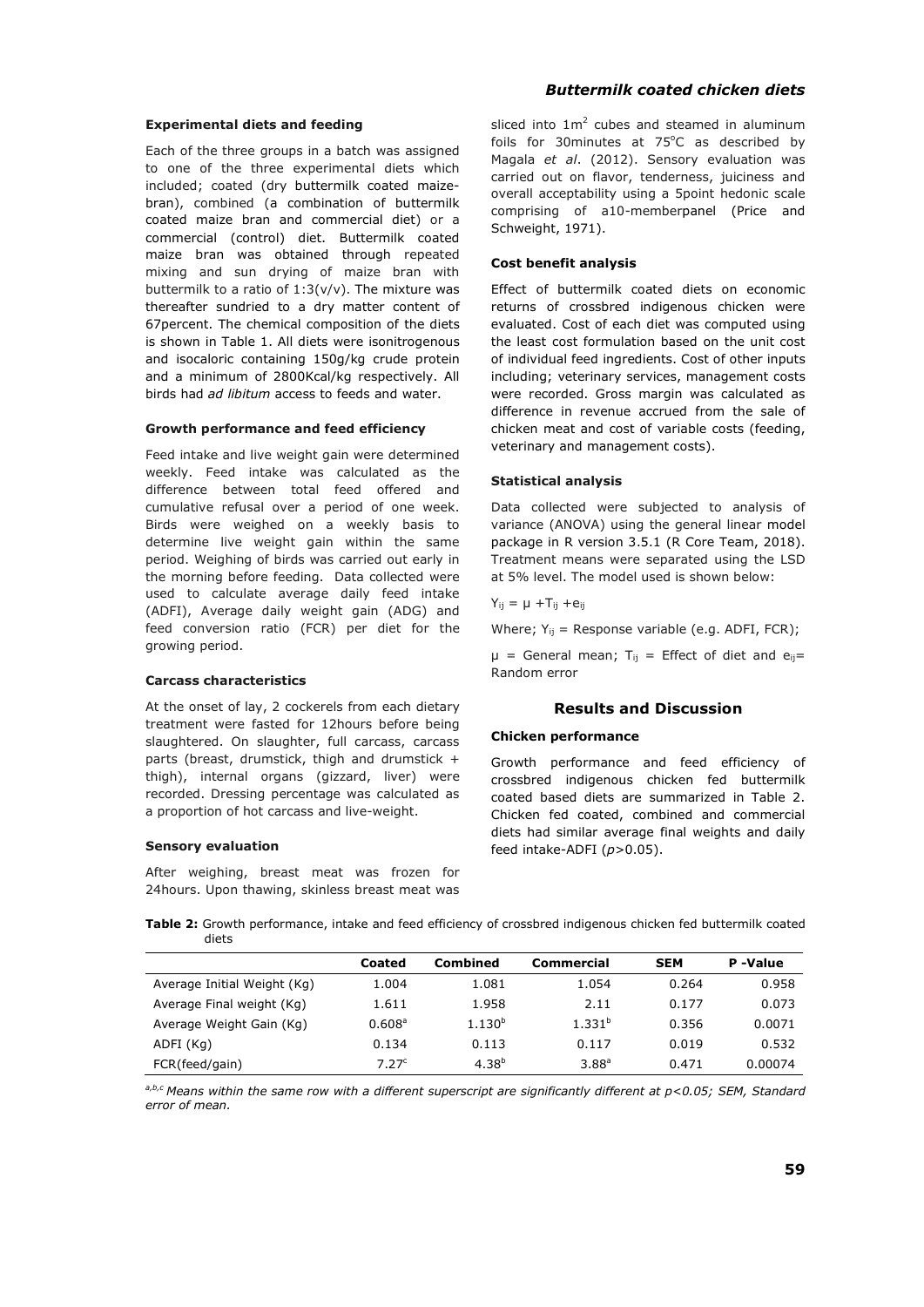Chicken fed on combined and commercial diets had the highest and similar weight gain (*p*<0.05) of 1.130 and 1.331kg respectively compared to coated diets (0.608kg). Save the case of coated diets, the results compare well with the results of the previous study by Magala *et al*. (2012) who reported an average weight gain of 0.940kg for indigenous chicken raised on commercial diets. The variations in the observed results are partly attributed to the differences in genetic and nutritional composition of the commercial diets used in studies. Chicken raised using the commercial diet had the highest feed efficiency (FCR) while those fed on buttermilk coated diets had low efficiency (P<0.05).

Similar studies have been conducted in other countries using whey instead of traditional buttermilk. In a related study, Kermanshahi *et al*. (2017) demonstrated that increasing the levels of acidified whey to 45percent does not affect feed intake, live weight gain and feed efficiency for broiler chicken reared for 42 days. Malik *et al*. (2015) also found no difference in feed intake, weight gain and feed conversion efficiency with diets containing up to 4percent dry whey. According to Ashour *et al*. (2015), live weight gain of broiler chickens was suppressed for the initial 3weeks due to inclusion of dried whey but no significant difference was observed afterwards up to 6weeks. The same study reported significant and consistently low feed intake and conversion efficiency due to the inclusion of dry whey for the whole feeding period of 6 weeks. In contrast, Szczurek *et al*. (2013) reported improved feed conversion efficiency when levels of dry whey were increased to 3.2percent, however, body weight gain and feed intake was not affected during the same 42 day rearing period. The improved feed efficiency associated with higher inclusion levels of buttermilk could be explained by favorable gut pH, healthy and increased protein digestibility.

#### **Dressing percentage**

The dressing percentage of indigenous chicken fed buttermilk coated based diets is presented in Figure 1. Dressing percentage was affected by diet. Chicken fed commercial diet had higher dressing percentage of 65 compared to 60.2 and 62 for coated and combined diets respectively. Under similar conditions, Magala *et al*. (2012) obtained a higher dressing percentage of 71, compared to 65 for chicken fed a commercial diet in the current study. The dressing percentage of chicken fed buttermilk coated diet is in line with results reported by Szczurek *et al*. (2013). Ashour *et al*. (2015) reported increasing dressing percentage with higher levels of whey. Kayitesi (2015) found no difference in dressing percentage even when different breeds and management systems were considered.





|                  | <b>Carcass Yield</b> |                  |       |                   |       | Organ Yield |  |
|------------------|----------------------|------------------|-------|-------------------|-------|-------------|--|
| <b>Feed Type</b> | <b>Breast</b>        | <b>Drumstick</b> | Thigh | Drumstick + Thigh | Liver | Gizzard     |  |
| Coated           | 0.149                | 0.177            | 0.197 | 0.371             | 0.041 | 0.063       |  |
| Combined         | 0.220                | 0.233            | 0.247 | 0.465             | 0.045 | 0.076       |  |
| Commercial       | 0.239                | 0.248            | 0.268 | 0.513             | 0.046 | 0.068       |  |
| <b>SEM</b>       | 0.033                | 0.040            | 0.046 | 0.088             | 0.012 | 0.012       |  |
| P-Value          | 0.073                | 0.234            | 0.350 | 0.333             | 0.917 | 0.553       |  |

**Table 3:** Carcass and organ yield of crossbred indigenous chicken fed buttermilk coated diets (kg)

*Means within the same column with a different superscript are significantly different at P<0.05. SEM, Standard error of mean.*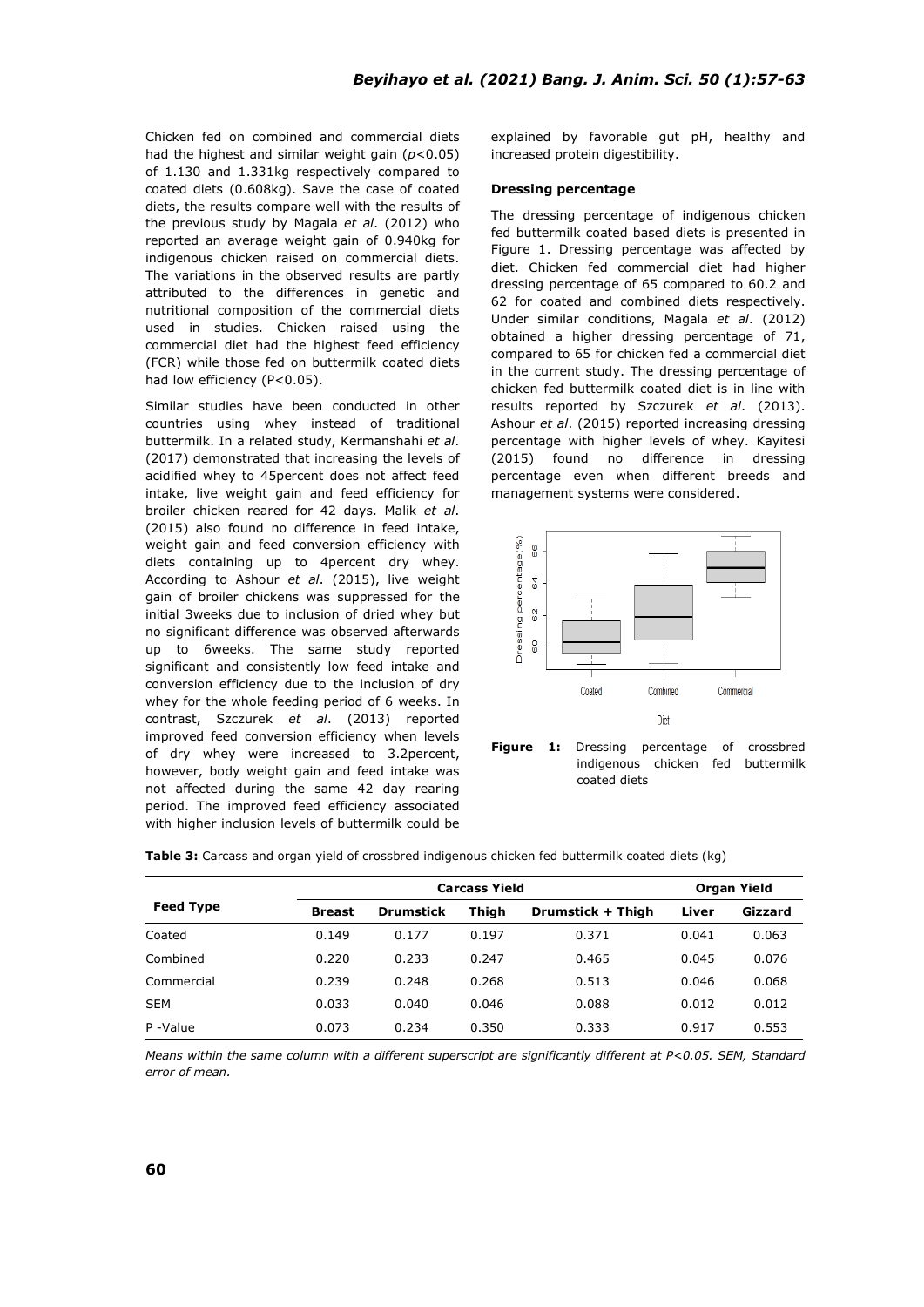|                  |               | Sensation*        |                  |       |                   |                  |  |
|------------------|---------------|-------------------|------------------|-------|-------------------|------------------|--|
| <b>Feed Type</b> | <b>Flavor</b> | <b>Tenderness</b> | <b>Juiciness</b> | Taste | <b>Solubility</b> | Acceptability*   |  |
| Coated           | 2.4           | 1.9               | 2.6              | 2.8   | 2.1 <sup>c</sup>  | 2.0 <sup>a</sup> |  |
| Combined         | 2.9           | 2.9               | 2.9              | 3.0   | 3.0 <sup>b</sup>  | $2.1^{b}$        |  |
| Commercial       | 2.6           | 2.6               | 3.0              | 3.0   | 3.5 <sup>a</sup>  | 3.1 <sup>c</sup> |  |
| <b>SEM</b>       | 0.56          | 0.48              | 0.42             | 0.61  | 0.42              | 0.43             |  |
| P-Value          | 0.679         | 0.12              | 0.67             | 0.90  | 0.012             | 0.032            |  |

**Table 4:** Sensory evaluation of breast meat of chicken fed buttermilk coated diets

*a,b,c Means within the same column with a different superscript are significantly different at P<0.05; SEM, Standard error of mean; \*Five-point scale scoring system: 1-Extremely very agreeable and 5-Extremely non agreeable.* 

# **Carcass and organ yield**

Carcass and internal organ yield of crossbred chicken fed buttermilk coated diets are summarized in Table 3. There is no significant difference (*p*>0.05) in carcass (breast, drumstick, thigh and drumstick  $+$  thigh) and organ yield (liver and gizzard) across the dietary treatments. These results are in line with findings of Kermanshahi *et al*. (2017) who found no difference in liver, pancreas and heart weight as a result of including 45% dry whey in chicken feed. In this study, weight of all internal organs was similar across the different inclusion levels of dry buttermilk. Ashour *et al*. (2015) also reported similar results for thigh and breast yield across different inclusion levels of whey. In contrast, Szczurek *et al*. (2013) and Malik *et al*. (2015) reported an increase in breast and gizzard yield at higher inclusion levels of whey. However, liver yield was similar across the different inclusion levels of whey.

#### **Sensory evaluation**

Data collected from sensory evaluation of breast meat of chicken fed buttermilk coated based diets is summarized in Table 4. Flavor, tenderness, juiciness and taste of breast meat from chicken reared using the three dietary treatments do not show any significant difference (P>0.05). Solubility of breast meat was higher in chicken fed buttermilk coated diet compared to commercial diets. On a five-point scale, breast meat from chicken fed coated diets was very soluble (2.1) on chewing. Breast meat from combined and commercial diets was soluble at 3.0 and 3.5 points respectively. Solubility increased with high levels of dry buttermilk in diets. High solubility values could be explained by the improved marbling capacity associated with increasing levels of buttermilk in feeds. In addition to being very soluble, breast meat produced by chicken fed buttermilk coated diets was more acceptable (2.0) compared to combined (2.1) and commercial diets (3.1). Over-all acceptability and palatability of meat is influenced by its tenderness, juiciness and solubility. The high acceptability values associated with buttermilk coated diets are due to its high tenderness, juicer and soluble meat. The high levels of tenderness, juiciness and solubility observed with coated diets are associated with high intramuscular fat. Fat causes meat to be tender through a number of mechanisms which include; replacing the tough muscle, lubricating the process of chewing and forming a soft tissue link between muscles (Lonergan *et al*., 2019).

#### **Production costs and economic benefits**

Cost, revenue and gross margin implications of feeding buttermilk coated diets to crossbred chicken are summarized in Table 5. Feeding commercial diets resulted into the highest variable costs followed by combined and lastly coated diets. Likewise, feeding commercial diets generated the highest revenue compared to coated and combined diets. Combined and commercial diets generated the highest and similar gross-margins compared to coated diets. This is due to the high live weight gain associated with combined and commercial diets, which fetched more income. However, coated diets resulted slightly into negative gross margins given its low live weight gain and subsequent reduction in revenue. Even when commercial diets generated more revenue, its gross margins were subsequently reduced by the high cost of feeding. Unlike in this study, Malik *et al*. (2015) reported increasing profitability with higher inclusion levels of buttermilk in feeds.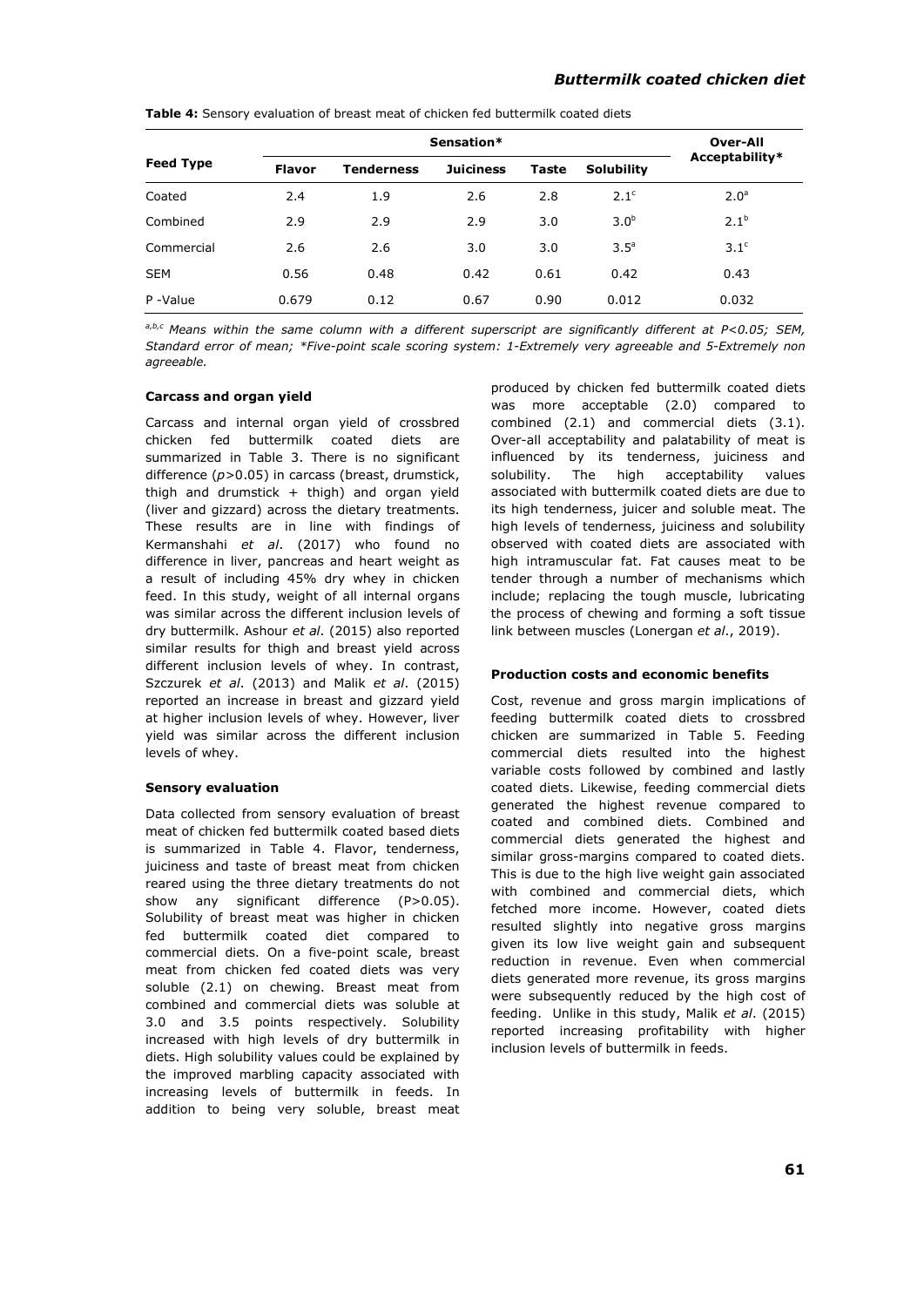|                             | Coated | $Combined*$ | <b>Commercial</b> |
|-----------------------------|--------|-------------|-------------------|
| Total feed cost (Ug. Shs)   | 4,680  | 5,040       | 7,200             |
| Costs of other inputs       | 1,500  | 1,500       | 1,500             |
| Live weight gain (kg)       | 0.608  | 1.13        | 1.331             |
| Meat price per kg (Ug. Shs) | 10,000 | 10,000      | 10,000            |
| Variable costs (Ug. Shs)    | 6,180  | 6,540       | 8,700             |
| Revenue                     | 6,080  | 11,300      | 13,310            |
| Gross Margin                | -100   | 4,760       | 4,610             |
|                             |        |             |                   |

**Table 5:** Costs, revenue and gross margin implications of feeding indigenous chicken buttermilk coated based diets (Ugandan shillings -Ug. Shs\*)

*Ug. Shs, Ugandan shillings; \*US 1\$ =3600 Ugandan shillings; #Combined= Coated + Commercial diets*

#### **Conclusion**

Commercial and buttermilk coated diets resulted in similar final live weight, feed intake and internal organ weight when fed to crossbred chicken. Although extra quantities of buttermilk coated diets are required to gain 1kg of live weight gain, it costs less and ultimately reduces the cost of producing chicken meat. Supplementing buttermilk coated diets with commercial diets enhances their feed conversion efficiency. A reduction in the cost of feed will boost production and narrow the gap between demand and supply of chicken. The influence of traditional buttermilk coated diets on the on-set of lay, number of eggs per clutch and length of laying period need to be studied among indigenous chicken or their crosses.

#### **Acknowledgements**

Authors extend their gratitude to International Foundation for Science (IFS) for funding the study. Mrs. Eseza Rwentaro is much acknowledged for supplying the buttermilk and hosting the feeding trials.

#### **Conflict of interest**

There is no conflict of interest among the authors.

# **References**

Ashour A, EE Elwy, E Mohamed and OA Osman (2015). Growth performance, carcass characteristics and blood serum biochemistry of broiler chickens fed different levels of dried Whey. *International Journal of Current Research in Biosciences and Plant Biology* 2(6): 1-8.

- Balikowa D, MT Dhikusooka, GA Beyihayo and J Ruhinda (2015). *Country Report* on the Chicken Production Technologies in Uganda. Promotion of good management for increased<br>productivity of market-oriented chicken productivity of market-oriented producers. Dakar, Senegal. pp. 15-20.
- Bulut S, A Birsen and A Nihat (2012). Functionality of whey protein. *International Journal of Health and Nutrition* 3: 1-7.
- FAO (2009). A review of the current poultry disease control strategies in smallholder poultry production systems and local poultry populations in Uganda. AHBL - Promoting strategies for prevention and control of HPAI. *Food and Agriculture Organization*. Rome, Italy.
- FAO (2010). Chicken genetic resources used in smallholder production systems and opportunities for their development, by P. Sørensen. *FAO Smallholder Poultry Production Paper* No. 5. Rome.
- Formigoni A, A Piva, P Pezzi, G Castellani and G Biagi (2006). The influence of feeding fresh liquid whey on some blood metabolites, insulin, and cecal fermentations of growing pigs. *Animal Feed Science and Technology* 131(1-2): 53–66.
- Kadigi HJS, CL Safalaoh and RKD Phoya (2001). Effect of crossbreeding the Malawi local chicken with the Black Australorp breed on selected egg production parameters. *Indian Journal of Animal Science* 71: 1071–1072.
- Kayitesi A (2015). Management systems and location effects on growth and carcass traits of kuroiler and local chickens. *Msc. Thesis* Makerere University.
- Kermanshahi H, RM Heravi, A Attar, AR Abbasi Pour, E Bayat , ZM Hossein, A Daneshm and SA Ibrahim (2017). Effects of acidified yeast and whey powder on performance, organ weights, intestinal microflora, and gut morphology of male broilers. *Brazilian Journal. of Poultry Science* 19(2): 309-315.